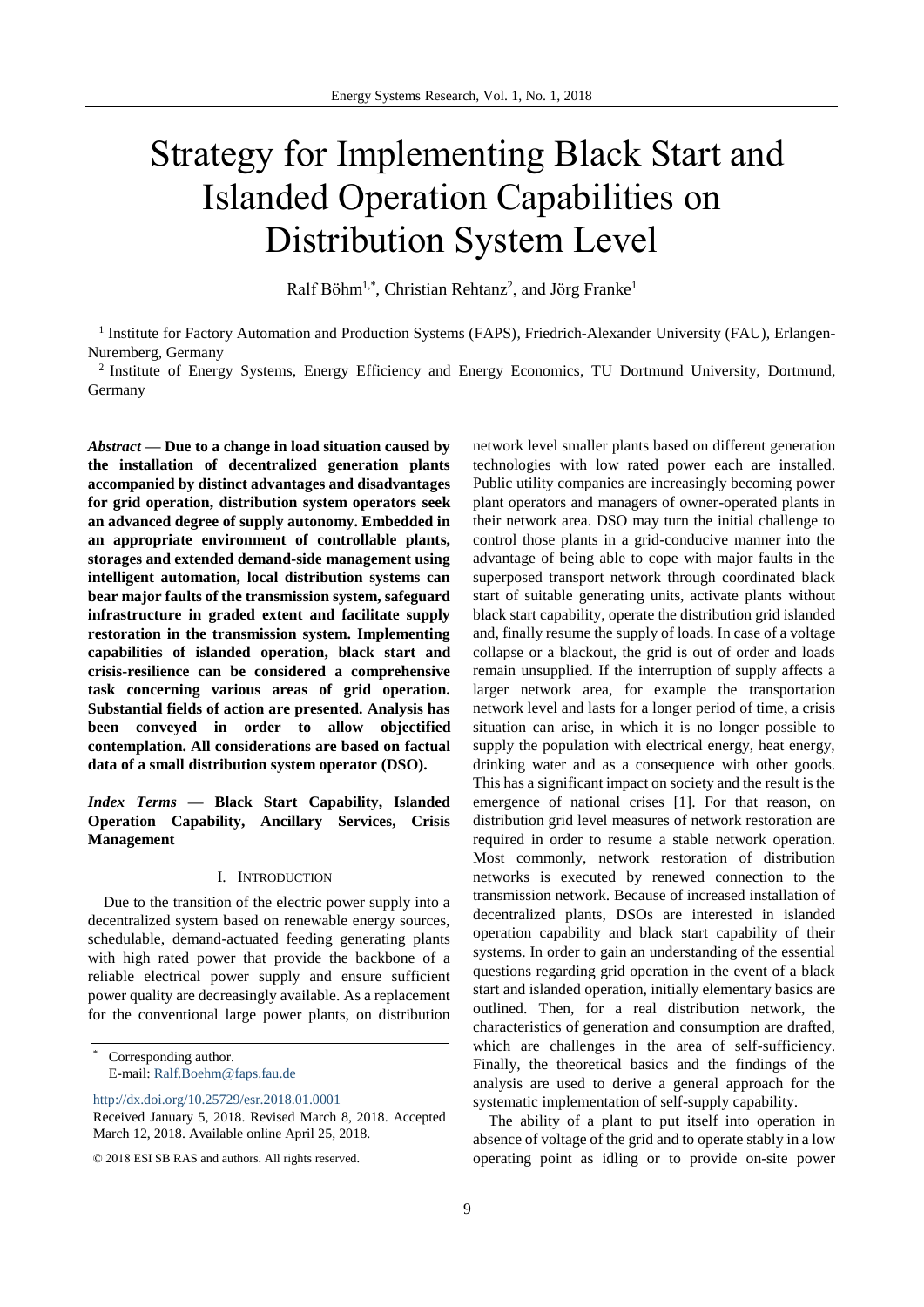demand is referred to as black start capability. Thus, those plants independently attain an operational status in which they are ready for synchronization with the grid. Whether a particular plant is black start capable can be determined by thoroughly disconnecting it from the grid including all ancillary units. In volt-free state, operation of ancillary units for provision of on-site power is continued or restored. Now the plant will be started up and set to idle. In the next step, the plant is made ready for coupling to the grid by increasing the voltage to network level. As prolonged supply disruptions may occur in case of a major outages, black start capable plants have to be able to independently sustain this particular operating point [2].

Islanded operation capability of a plant requires the capability to permanently provide a stable supply of an independent (sub-) system, including voltage and frequency regulation. In comparison to black start capability the implementation of the island operation capability can be considered to be a comprehensive task, as the control of the plant generators have to provide active and reactive power throughout the entire design range of the grid. Further, requirements have to be met by the control systems, as significant voltage and frequency fluctuations can appear, causing protective tripping during normal network operation [2, 3].

#### II. CHARACTERISTICS OF ISLANDED MICROGRIDS (MG)

Subject of consideration is distribution grids comprising low voltage (LV) and medium voltage (MV) networks. Alike micro grids, within those systems and within subsystems loads, distributed generation (DG) units and energy storage systems (ESS) can be found, which can be controlled by the network operator [4, 5]. However, in contrast to MG, arbitrary distribution grids usually operate in grid connected mode, and islanded operation is possible in exceptional case only. Aim of MG is to self-sufficiently cover the electricity demand using own resources and to minimize dependence on the grid [6]. If required, power can be provided to or borrowed from the grid [7, 8]. As a consequence, in order to become capable of self-sufficient supply and islanded operation, distribution grids have to meet requirements of MG stipulated in the definition. Of particular importance is identification of optimal MG configuration. For proper design and reliable operation, information on expected load is required. Target of optimization algorithms is to determine cost minimal configuration of generating units as RES and storage systems to reliably supply the demand [9]. Control of MG occurs on the three levels of primary control, secondary control and tertiary control. Voltage control, current control and power sharing control are executed by primary control. Secondary control is responsible for adaptation of system frequency and voltage to nominal values in the aftermath of deviations observed as load changes. Energy management and optimization is dealt with on tertiary level

[5, 10]. By means of integration of renewable energy sources in MG, life cycle cost as well as electricity cost can be reduced and system reliability can be increased [11, 12]. A large share of RES in total DG complicates frequency control due to imbalances resulting from RES variability [6, 11]. Control and management of MG is a complex task due to dynamic and uncontrollable behavior of its components. Electricity production of RES strongly depends on uncertain and volatile weather conditions. Consumption and storage are strongly influenced by the behavior of loads and consumers [6].

# *A. Operation and Control of Micro Grids*

To obtain as much energy as possible from scarce resources and to reduce operating costs, MG are to be run at optimum operating point [13]. Unlike conventional power grid, operation of micro-grid requires control of a large number of small fluctuating DG units, ESS and consumers. Aside from optimization of energy exchange in MG and best possible utilization of RES in MG power quality and system efficiency are to be investigated. For control of a large number of devices within a MG in order to ensure reliable MG operation, intelligent automation technology is required. Application of conventional control concepts as stand-alone controllers for individual plants or centralized SCADA systems is limited, due to restrictions of communication, complexity of the control task and others. For that reason, artificial intelligence as (centralized) artificial neural networks (ANN) as well as decentralized control concepts are gaining importance. Multi- agent technology, which can be considered an advancement of artificial intelligence, is capable of fulfilling the desired control tasks. Multi-agent systems (MAS) consist of communicating, interacting agents, which are equipped with artificial intelligence and provide new opportunities in solving the desired control tasks [14– 18].

Classification of MAS is possible according to the three basic concepts of centralized MAS, distributed MAS and hierarchical MAS. Centralized MAS feature a master-slave structure for control of the agents by a single control unit. Distributed MAS consist of communicating agents that share information and collaboratively coordinate their actions to solve the control problem. In hierarchical MAS, some agents are authorized to influence the behavior of other agents [19].

Control of the devices of a MG using MAS is implemented by representing each element of the MG by a dedicated, intelligent agent, which controls its actions by means of mathematical algorithms or artificial intelligence. The behavior of the agents as well as the scope of control tasks in the case of the micro grid connection to the network differ from the case of islanded operation [20]. In grid connected mode, proper scheduling or energy exchange between plants, storages and loads is a control task that can be optimized in terms of economic,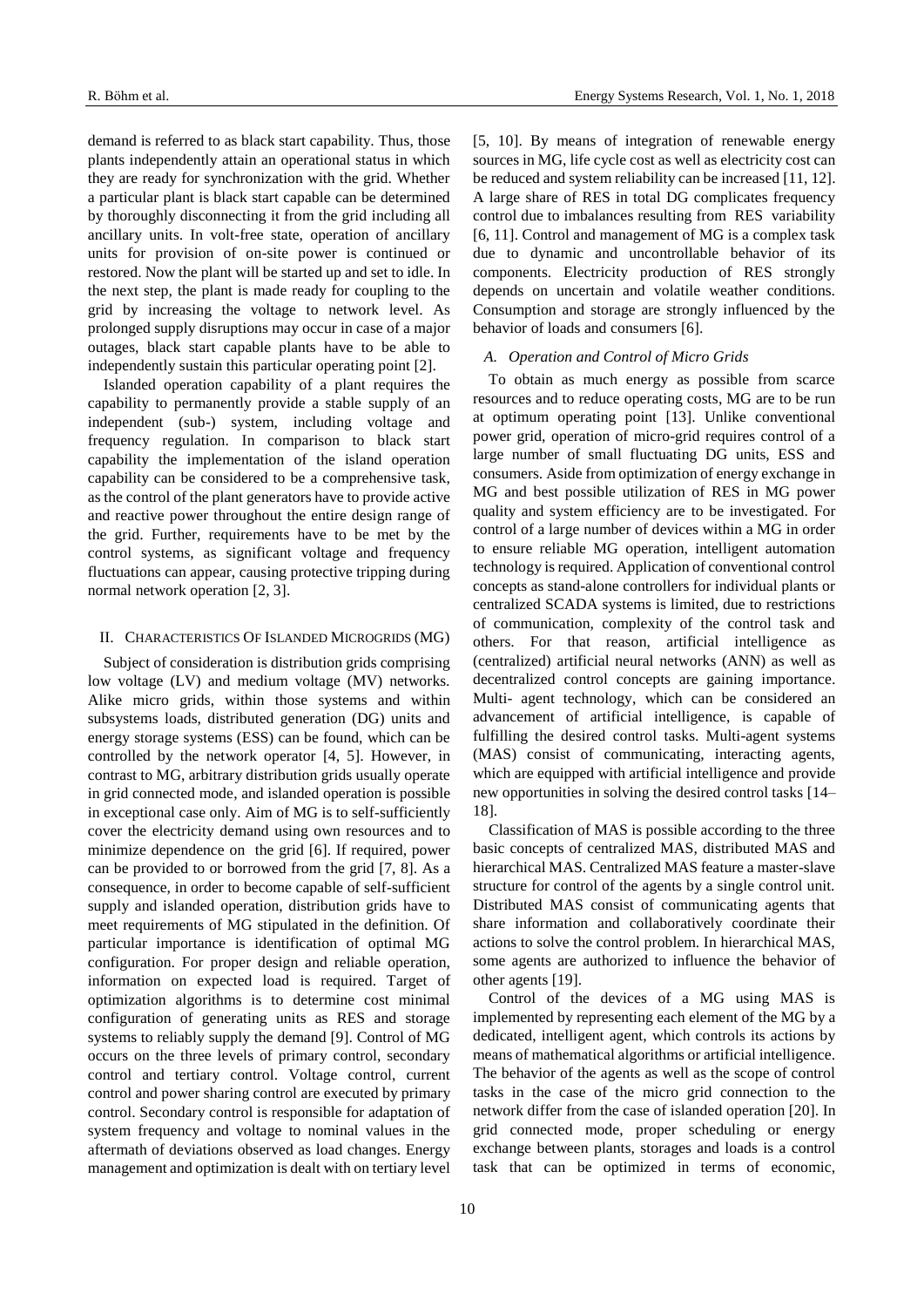ecological, supply engineering or other targets [21, 22]. Islanded MG operation requires the MAS to provide control of MG voltage, frequency and phase angle [20, 23]. It is expected that transition between grid connected mode and islanded operation is fulfilled rapidly and seamlessly  $[15]$ .

#### *B. Ancillary Services in Micro Grid*

As MG may be operated in islanded mode, all ancillary services necessary for grid operation are to be rendered within the MG. Based on trading information of the MG members, a market for reserve capacity can be established. Objective of optimization is minimization of customers expense [24, 25]. Typical disturbances within MG requiring ancillary services are deviations of voltage amplitude and frequency, harmonics and inter-harmonics, voltage fluctuations and flickers caused by active power output and load reactive power. For analysis of power quality, approaches as Fourier Transform (FT), spectrum analysis, short time Fourier Transform (STFT), wavelet transform (WT), S-transform, Hilbert-Huang transform (HHT), Taylor-Fourier Transform (TFT) or an atomic decomposition algorithm may be applied [26–28].

## *C. Frequency control in islanded grid*

During islanded operation, frequency control is of particular importance, which is why it is presented here separately from the other ancillary services. Today, in normal grid operation, frequency control is mainly provided by conventional power plants with rotating generators. The (local) level of MG requires both technical equipment for frequency regulation and market mechanisms for control of generation and load. In islanded grids, significant variations of frequency can occur due to imbalances of generation and consumption. Accordingly, both automatic generation control (AGC) and loadfrequency control (LFC) can be considered necessary [29]. Obstacles to an integrated approach to frequency control in MG are real-time determination of fluctuating production and consumption [29]. Real-time pricing is regarded as a proper instrument for influencing the behavior of smart loads that are able to react flexibly to varying electricity prices due to frequency changes [30]. In case of market failure, immediate grid stabilization measures have to be held available as load prioritization [31]. For use of inverter-based renewable feeders for grid stabilization, consideration of their virtual inertia is promising [32].

#### *D. Battery Management in Micro Grid*

Power imbalance problems can be mitigated using ESS for storing excess production of RES by charging ESS on increased grid frequency and discharging on frequency drops [11]. Those ESS support MG by provision of a limited energy reservoir, which can absorb and release energy for integration of RES. Owing to their limited capacity, diligent management of state of charge (SOC) of ESS is an integral part of MG. Battery Energy Storage Systems (BESS) compensate for fluctuating generation in MG and thus support stability as well as maximization of power production. Proper dimensioning of storage and management of SOC are essential [33].

# III. ANALYSIS OF STRUCTURAL DATA OF THE DISTRIBUTION NETWORK UNDER CONSIDERATION

Contemplation is based on structural data of a real distribution network from the year 2014, which included 660 generating plants with a gross rated power of 19.4 MW. Among those plants are 622 photovoltaic plants, 20 gas cogeneration plants, 9 biogas plants, 4 biomass plants, 2 wind power plants, 2 hydropower plants and one digester gas plant. Volatile plants as PV plants and wind power plants contribute 14.8 MW rated power and 76 percent of the gross rated power. The remaining capacity of 4.7 MW or 24 percent is attributed to demand-actuated plants, which form the basis for further considerations concerning black start and islanded operation capability of the distribution grid. As 2.1 MW of those plants are owneroperated plants, the DSO has immediate access to demandactuated plants with 2.6 MW rated power, which can be controlled by the control center. Accordingly, the generation structure can be considered highly heterogeneous, which is exacerbated by the diversity of individual plants, especially regarding photovoltaic plants. Electricity generation within the distribution network is consequently limited seasonally and during the day depending on the availability of environmental factors as insolation and wind speed. For photovoltaic plants, an annual utilization degree of 12.8 percent corresponding to 1.100 annual full-load hours can be assumed. In Fig. 1, the prevalence of certain power intervals in percent of rated power of a photovoltaic plant within the distribution grid during one year is depicted in blue. The red line demonstrates the percentage of time during which a certain percentage of the rated power is produced.

Onshore wind power plants feature an annual utilization degree of approximately 18.8 percent and 1.650 annual full-load hours. Consequently, photovoltaic plants and wind power plants may only be considered with their expected level of generating power for considerations

Distribution of generated power of a photovoltaic plant



Figure 1. Distribution of generated power of a photovoltaic plant over time.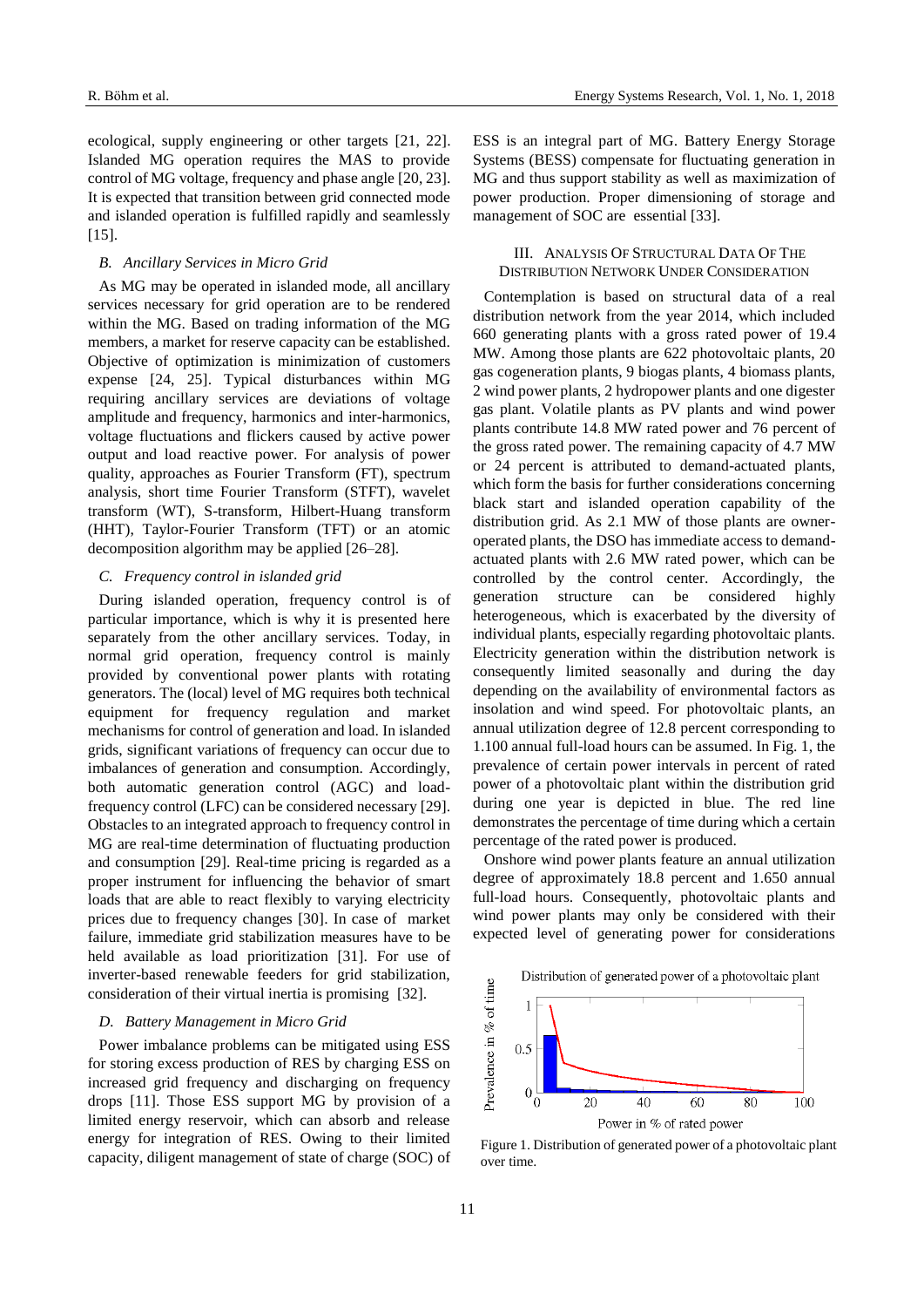

Figure 2. Distribution of generated power of a wind power plant over time.

Distribution of generated power of a large natural gas plant



Power in % of rated power

Figure 3. Distribution of generated power of a natural gas plant over time.



Figure 4. Distribution of generated power of a biomass plant over time.



regarding islanded operation. In Fig. 2, the prevalence of certain power intervals in percent of rated power of a wind power plant within the distribution grid during one year is depicted in blue. The red line demonstrates the percentage of time during which a certain percentage of the rated power is produced.

A quite different behavior can be observed for plants based on plannable energy sources. In the distribution largest possible amount of electrical energy (Fig. 3). Accordingly, the prevalence of power intervals with high percentage of rated power is high in comparison to

fluctuating plants. Furthermore, there are biomass CHPP based on wood pellets within the grid for supply of local heating networks. Those plants are operated on a seasonal basis, as thermal heat is required mainly during the heating period (Fig. 4).

network under consideration, a natural gas combined heat and power plant (CHPP) exists with a rated power of 0.8 MW, which is used perennially in order to generate the

Apart from electricity production, load situation and grid structure are also relevant. The distribution network under consideration is supplied with electric energy from the adjacent 110 kV transmission network via two transfer stations (electrical substations). From there, energy is distributed on medium voltage level (20 kV) to secondary substations or mains connections on medium voltage level. In total, the distribution network includes 220 secondary substations in a grid area with large spatial expansion. Approximately 20.000 people and diverse commercial customers are supplied. Within the observation period of one year, an average load of 6.4 MW was drawn from the superimposed HV grid with a standard deviation of 2.2 MW. A maximum load of 12.6 MW was observed as well as a minimum load of 0.0 MW. Analysis is based on 15 minute load measurement in the transfer stations. As all amounts of electrical energy, which are fed into the MV grid, lower the load in the transfer stations, effective load within the grid exceeds the measured values. Due to the circumstance that most plants within the MV grid are renewable plants and feature 15-minute measurement of the fed-in electricity, refined approximation of the load situation is possible. With an average generation of 5.3 MW, average load is 11.7 MW. Maximum load was 20.3 MW and minimum load 1.7 MW. However, due to a lack of measured data with sufficient temporal resolution, especially for numerous small photovoltaic plants, effective gross electricity consumption within the distribution grid can only be estimated containing error. In Fig 5 the data on power obtained from the superimposed transmission grid in certain power intervals in percent of maximum power consumption within the distribution grid during one year are shown in blue. The red line demonstrates the percentage of time during which a certain percentage of maximum power is consumed.

# IV. NETWORK RESTORATION STRATEGY ON DISTRIBUTION LEVEL

Well-known strategies for network restoration on transmission system level can be applied to distribution grids in a modified manner. In general, network restoration strategies describe a logical structure of separate principles in form of a decision tree, which is repeatedly run through until network operation and supply of all loads are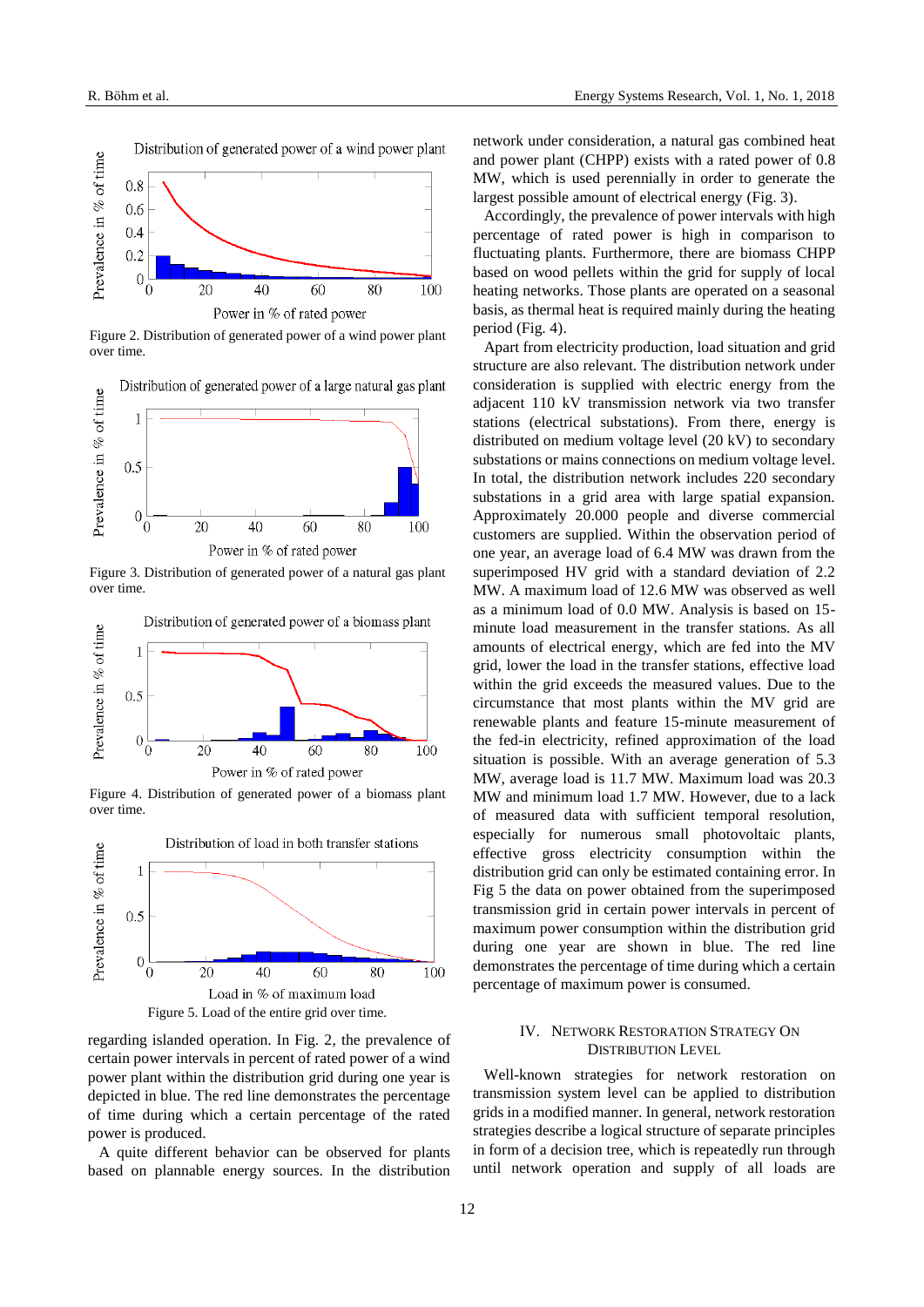successfully restored. In the event of a blackout, a loop is entered and for all zones of the grid, all plants and all loads defined measures are executed as exemplarily visualized in Fig. 6 [34].

# V. STRUCTURE OF ANALYZED DISTRIBUTION GRID

The medium-voltage distribution network under consideration is connected to the superimposed highvoltage level by two transfer stations. According to the network plan containing all transfer stations, substations and lines as visualized in Fig. 7, the distribution grid can be subdivided into 11 areas. Subdivision is carried out in a way that the respective segments form an independent unit each without modification of the network structure, switching is possible with little effort and there are at least two connections to the rest of the network. Another



Figure 6. Generic network restoration strategy [34].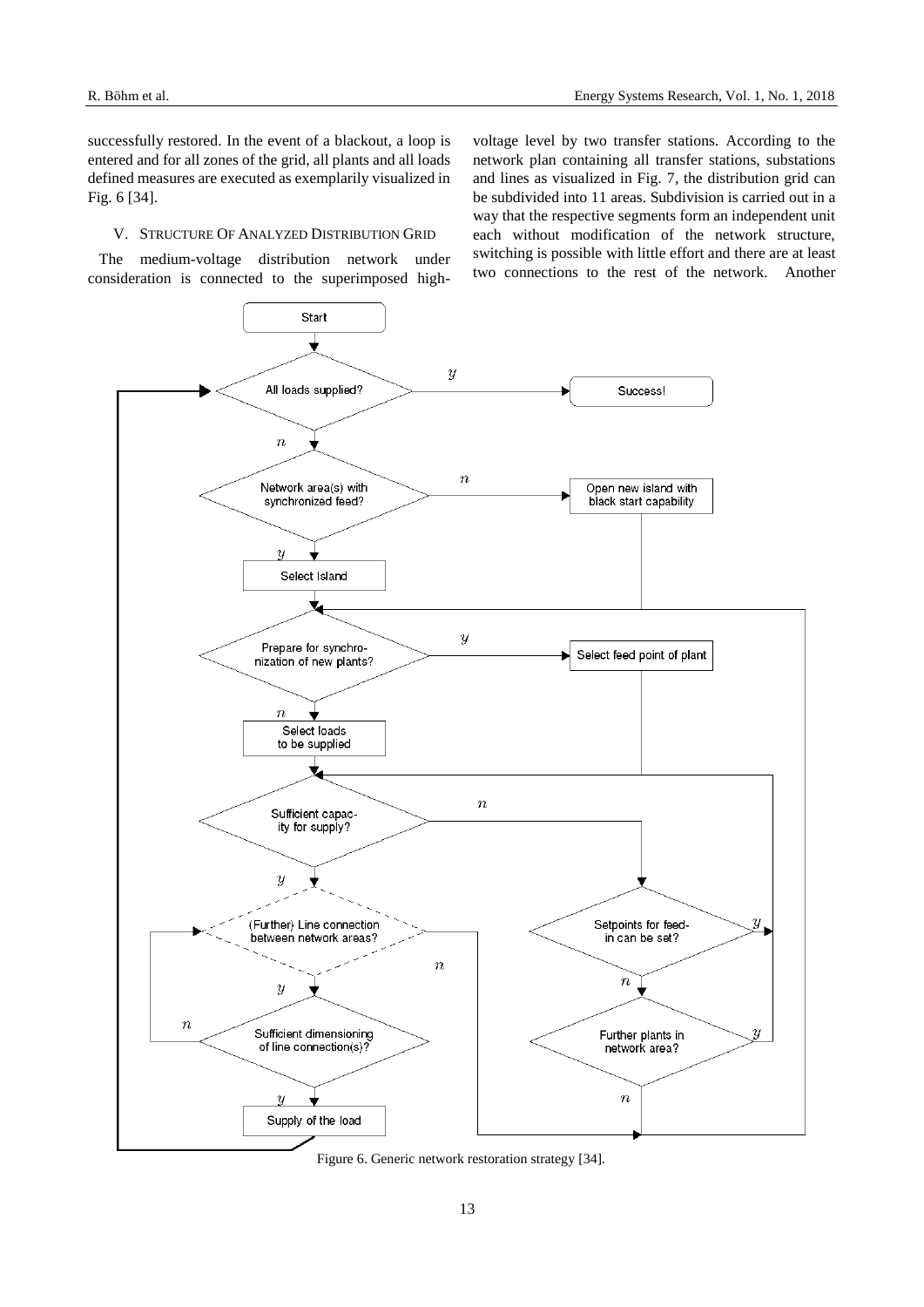

Figure 7. Grid structure and segmentation into 11 network areas.

criterion is that each segment can directly be supplied by at least one transfer station. Hence, those areas can be isolated from failures in other areas by switching in the transfer stations. Those areas can be considered independent islands, which have to be equipped with suitable storage, controllable plants and an individual concept for demandside management in order to enable islanded operation. The next criterion for subdivision of the grid in the depicted 11 segments is the circumstance that currently switches for connection of the sub-stations to the MV grid are manual switches. In order to reduce the effort for upgrading, the switches in all substations, initially only the switches in the switch stations, have to be renewed.

In the rural distribution grid under consideration, the network areas show diverging properties regarding load structure, generation capacity, critical infrastructure and equipment. The transfer station switching cabinet supplying 9 of the 11 network areas via 7 lines is extremely important. It supplies the urban areas of the distribution grid, which exhibits relatively high load density. The second transfer station is located in a sparsely inhabited, remote network area with low load density. Altogether the network is meshed and the  $n - 1$  criterion is broadly respected. Several stubs supply remote settlements and facilities.

For the individual grid segments, analysis of basic parameters of load and generation was carried out. While it was possible to attribute plants to particular substations, the assessment of load parameters within the grid segments was imprecise, as only large industrial consumers feature 15-minute measurement of consumption. As no data on the allocation of individual consumers to network nodes and thus to grid segments could be obtained, it was only possible to estimate the load by evaluating the maximum value pointers of the substations with reference to maximum load of the grid. Data on load and generation within the individual grid segments in megawatts (MW) are presented in Table 1.

According to the data, network area 1 can be considered the distribution grid's powerhouse, as it includes 9.6 MW generation capacity, representing 49 percent of the total installed capacity. As large industrial customers are situated there, network area 1 also accounts for 18 percent of overall load. Moreover, it is the only area where rated generation power exceeds the demand, and the rated generation power of the plannable plants is almost equal to the demand. Thus, segment 1 is selected to serve as starting a point for network restoration and islanded operation considerations. In addition, the rated power of controllable plants exceeds the average load and achieves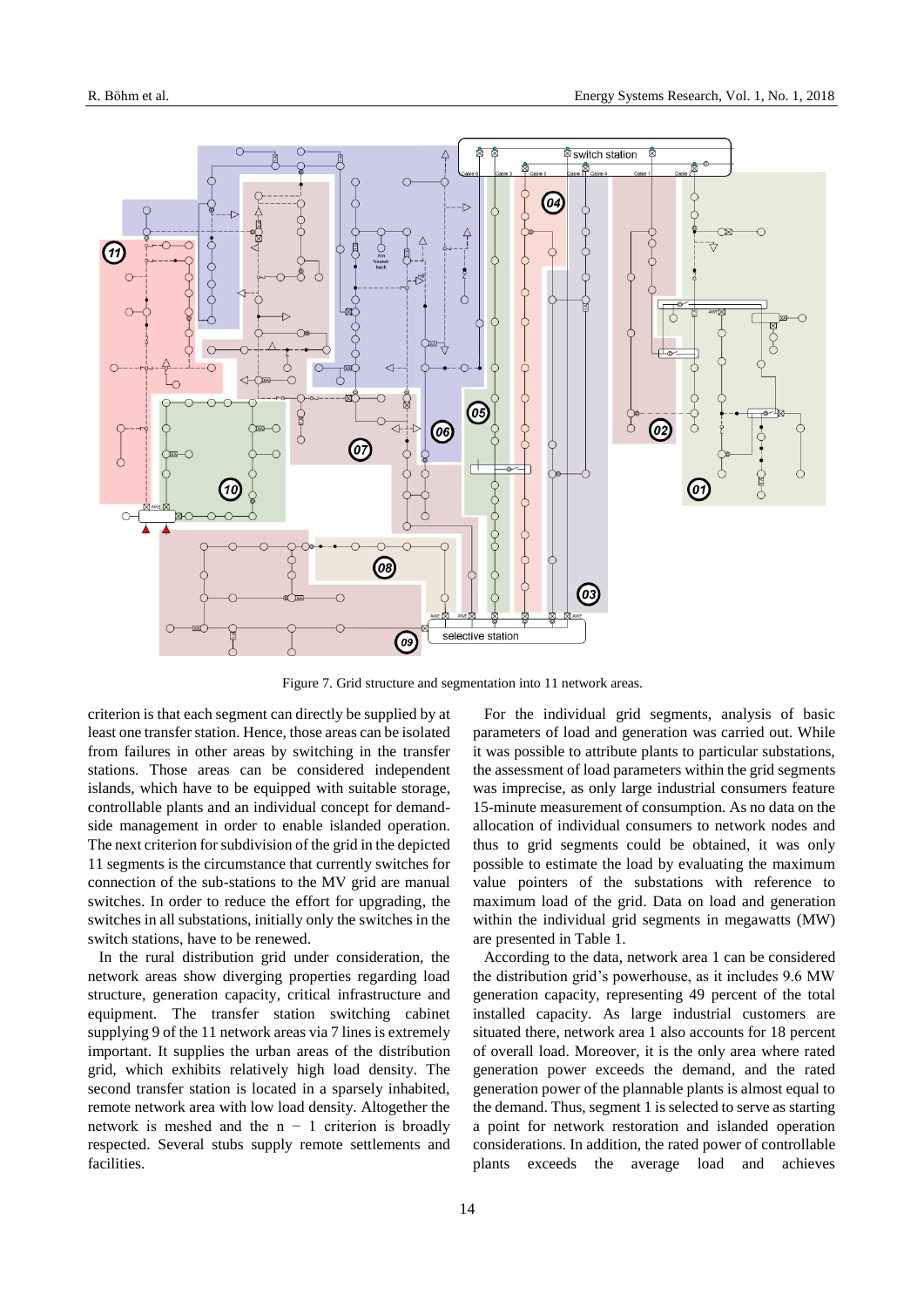|    | $P_{L, max}$ | $P_{L,av}$ | $P_G$ | $P_{GC}$     | $P_{GU}$ | $P_{GC}$ / $P_{L,max}$ | $P_G$ / $P_{L,max}$ |
|----|--------------|------------|-------|--------------|----------|------------------------|---------------------|
|    | 3.7          | 2.1        | 9.6   | 3.3          | 6.3      | 0.9                    | 2.6                 |
| ↑  | 1.2          | 0.7        | 0.8   | $\mathbf{0}$ | 0.8      | 0.0                    | 0.7                 |
| 3  | 1.5          | 0.8        | 0.2   | 0.1          | 0.1      | 0.1                    | 0.1                 |
| 4  | 1.7          | 1.0        | 0.2   | $\Omega$     | 0.2      | 0.0                    | 0.1                 |
| 5  | 1.3          | 0.8        | 0.6   | $\Omega$     | 0.6      | 0.0                    | 0.5                 |
| 6  | 3            | 1.7        | 1.7   | $\Omega$     | 1.7      | 0.0                    | 0.6                 |
|    | 2.5          | 1.4        | 2.4   | 0.5          | 1.9      | 0.2                    | 1.0                 |
| 8  | 0.2          | 0.1        | 0.3   | 0.1          | 0.2      | 0.5                    | 1.5                 |
| 9  | 1.7          | 1.0        | 0.7   | 0.4          | 0.3      | 0.2                    | 0.4                 |
| 10 | 1.7          | 1.0        | 1.8   | 0.2          | 1.6      | 0.1                    | 1.1                 |
| 11 | 1.3          | 0.7        | 1.1   | 0.3          | 0.8      | 0.2                    | 0.8                 |
|    | 20.3         | 11.7       | 19.4  | 4.9          | 14.5     | 0.2                    | 1.0                 |

Table 1. Estimated data on load in the grid segments (i) for maximum load  $P_{L, max}$ , average load  $P_{L, av}$  as well as on rated power of generating plants PG, controllable plants PGC and uncontrollable plants PGU.

approximately the maximum load. Moreover, the large industrial customers have emergency power plants available, so the capacity of plannable and unplannable plants can be used for network restoration. If grid segments 1 and 8 are neglected, there are no significant plannable generation facilities in most of the segments for maintaining islanded operation.

# VI. SEQUENCE OF MEASURES FOR IMPLEMENTATION OF ISLANDED OPERATION

Subsequently a strategy for structuring the activities in preparation of the implementation of islanded operation is developed. With due regard to the sequence of measures, DSO can determine islanded operation scenarios, understand the possibilities associated with the existing infrastructure as well as advisable expansion. Furthermore, assessment of economic matters enables DSO to safeguard investment decisions and to determine a reasonable order of implementation.

#### *A. Identification of loads*

All loads connected to the distribution grid have to be registered as well as attributed to a particular network area and network node. Characteristic features of the load as maximum and average of power rating are to be recorded as well as information on behavior and controllability. Association of loads to network areas and nodes can determine information on load parameters for the network areas and nodes determined by summarization. Thus, it becomes evident at which point in the network what load can be expected and what supply is required.

# *B. Determination of supply interruption durations*

As all considerations on islanded operation are particularly related to the provision of electrical energy from scarce re- sources, a limitation of the supply interruption duration and development of supply scenarios appear to be reasonable. Those durations in combination

with the load required determine the amount of energy to be provided. Some supply interruption durations are outlined to exemplify. Minimum supply interruption duration in Germany can be estimated at 12 minutes or 0.2 hours according to typical annual supply interruption duration per customer in the year 2014 [35]. A further, longer supply interruption duration correlates to the duration of a typical supply interruption per customer in Germany in the year 2014 of approximately one hour. Further intervals of 3, 6, 12, 24 and 48 hours. A period of ten days or 240 hours is assumed as the worst case interruption duration scenario, introduced as a crisis scenario by the German government [36].

# *C. Load Prioritization*

As a next step, different supply scenarios in case of supply interruption are drafted. Regarding their importance for the supply of the population, the facilities can be arranged in the order of their significance.

Minimum supply scenario: only facilities essential for public services of general interest are supplied. These are the facilities of water supply, sewage treatment, health care (especially hospitals), retirement homes, public shelters, fire stations, police stations and facilities of utilities.

+ Other facilities of public interest: another scenario going beyond the minimum supply scenario includes the supply to additional facilities of public interest. Those are the facilities of food supply, food production, production and supply of energy sources, and other important supplies, including agricultural enterprises, farms or greenhouses, food-processing plants such as butchers and bakeries, warehousing facilities and petrol stations.

+ Maintenance of basic functions in private residential units: exceeding the aforementioned supply scenarios, domestic appliances such as room heating facilities, refrigerators, freezers, emergency lighting and further safety-relevant devices are supplied. Thus, it is ensured that the population is not obliged to leave their dwellings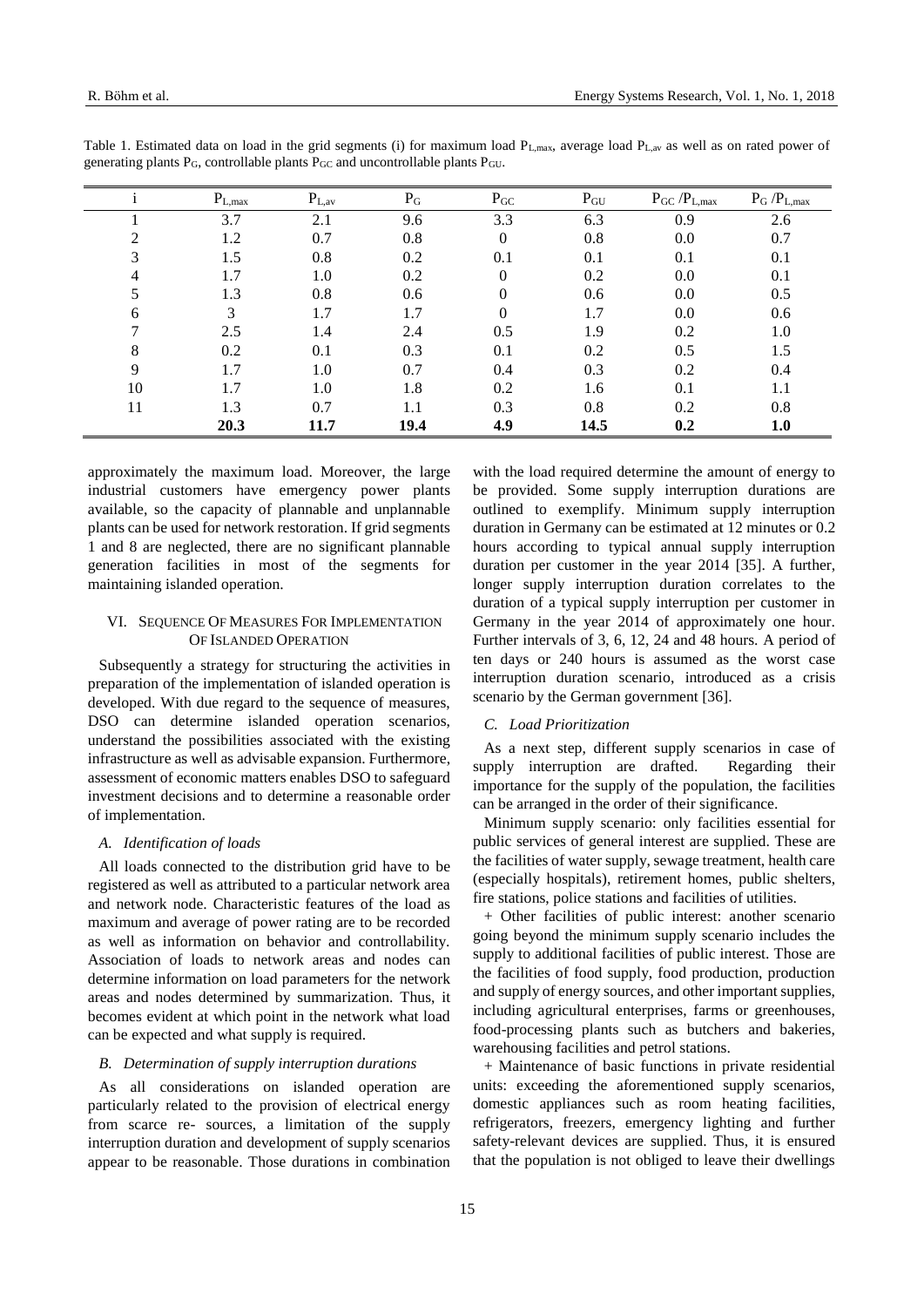#### in crises.

+ Shortened supply of usual demand: most domestic appliances can be supplied, however appliances with high power consumption should be avoided.

Maximum supply scenario: all customers and loads are supplied as usual without any restrictions. This scenario corresponds to the maximum load that can be observed in the network, including special cases such as electric storage heaters.

## *D. Registration of available generating plants*

At the next step, the available generation structure has to be captured by associating all plants to network areas and nodes. Realistic plans for capacity extension are to be included. Additionally, an overview of the distribution of the plants in the network area is made, and it becomes obvious where centers of power generation are located. Further evaluation requires information on the behavior of the plants as maximum-, minimum- and average feed-in power as well as standard deviation. Moreover, information on the plant type and its feed-in characteristics appears to be significant. Feed-in behavior is controllable for conventional plants based on storable energy sources or fluctuating for renewable plants, which are influenced by external circumstances. Type and costs of required combustibles as well as magnitude of storage provide important information for plant operation in the event of a crisis. Details about the type of the electric machine or the generator, whether it is a synchronous machine or an asynchronous machine and how great the control capacity is, allow an assessment of the contribution to regulatory activities in islanded operation. Additional information regarding islanded operation and black start capabilities of the plants in general should also be collected. Finally, the preparation of information on the controllability of the plant, its connection to the control center, and on the plant operator is recommended.

#### *E. Prioritization of plants*

After collecting data on the plants, prioritization regarding requirements of islanded operation takes place. Dimensions of prioritization are black start capability, islanded operation capability, predictability and controllability, range of combustibles and rated power.

# *F. Calculation of missing plannable capacities*

By contrasting juxtaposition of determined supply scenarios and identified generation plants, the status quo of self-supply is acquired. Thus, it becomes evident which additional capacities are needed to cover different supply scenarios. For all scenarios, missing capacities are to be outlined individually.

# *G. Estimation of generation capacity expansion*

Since required additional capacities for coverage of all supply scenarios are transparent, a target structure of generating plants can be elaborated. The most obvious case

of implementing the required capacities in terms of conventional power stations is not optimal from a macroeconomic point of view. As a result, large overcapacities in all distribution networks would appear. For the best possible use of scarce financial resources and energy resources as well as taking into account the probability of different fault scenarios, a guideline for capacity expansion is drafted. At the first step, following the cellular approach, the missing capacities for different scenarios are distributed to network areas and nodes if possible. Subsequently the capacities have to be distributed to different generating technologies and types of power stations. For missing capacities, predictable wellcontrollable technologies with black start and islanded operation capabilities based on storable regional energy carriers can be recommended to cover minimum supply. If the required combustibles can be produced sustainably on site or in the area of the distribution grid, permanent operation of these plants is possible in principle. Additional capacities for supply of other facilities of public interest should be implemented as predictable island-operable well-controllable technologies based on storable regional energy carriers and other energy carriers such as natural gas. For maintenance of basic functions in private residential units both centralized and decentralized CHPPs based on various fuels are saliently suitable, in particular due to the possible sectoral coupling between electrical energy supply and heat supply. If sustainably producible regional resources are available, these should be used preferably. Supplementary fluctuating regenerative generation technologies and CHPP based on fossil fuels can be used. Shortened supply of usual demand can be met by combining CHPP, centralized and decentralized renewable generating plants. Compared to the supply of basic domestic needs, the orientation of plant structure is more decentralized, volatile and characterized by regenerative plants. Decentralized renewable plants with fluctuating generation and generation peaks coincident with demand peaks are recommended to cover maximum supply. These are in particular photovoltaic systems for demands during daytime. After assignment of required capacities to plant types, the possibilities of expansion on site of existing plants, for example for biogas plants and biomass power plants, should be examined. Enhancement of capacities of biogas plants by installation of additional natural gas CHPP is advisable in many cases, provided the connection to a natural gas network is possible.

#### *H. Estimation of storage capacity demand*

Expansion and integration of fluctuating plants into the distribution system generate the need for short- and midterm storage for grid stabilization. Storage, especially of electrical energy, has a balancing role with regard to shortterm self-supply on the distribution grid. Two positive properties can be achieved by adequate distribution of storages. On the one hand, storages, provided a sufficient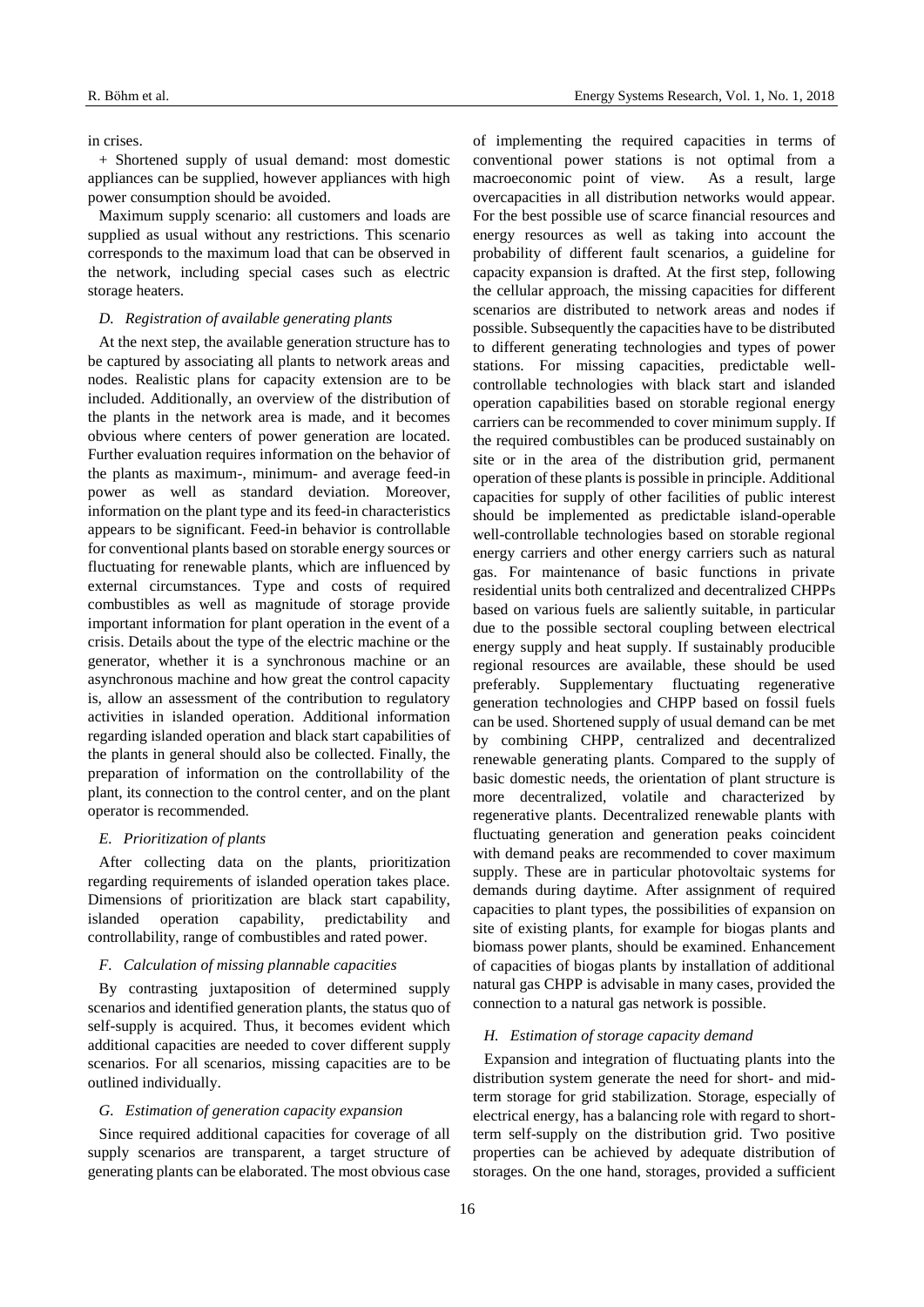state of charge at the time of the query, allow for an extension of self-supply time range. By their ability to predictably and controllably provide electrical energy, they extend the available feed-in capacity and thus the possibilities of self-supply. Likewise, an adequate limitation of the generating capacities, in particular of plannable generation facilities based on fossil or nonrenewable regenerative energy sources, is possible by adequate sizing of the storage facilities. On the other hand, energy storage allows the integration of fluctuating producers into concepts for the black start and islanded operation capabilities of the distribution grid. Rated power of storage devices has to be adjusted to the rated power of the fluctuating generators. The capacity of the storage units should be adjusted to the intended time range of different supply scenarios as well as the rated power required to supplement the plannable generators in different supply scenarios. In addition to design matters, an operational strategy for the storages optimized regarding the needs of islanded operation and energy management has to be provided. Seasonal and weather-related requirements have to be taken into account and, beyond considerations of maximizing yields, possible capacity planning is made in the case of self-supply as a function of forecasts for production and demand. With increasing scope of supply in order to meet customer-specific needs or to provide regular supply, the volatility of the demand for electrical energy rises. Moreover, the desire for integration of fluctuating regenerative plants into supply of the loads increases. Correspondingly, the storage requirements are shifted into the areas of the bridging power as well as the uninterrupted voltage supply. The upper limit of total required rated power of storage is determined based on the nominal rated power of fluctuating generators, if greater than maximum load. The lower limit of required rated power storage depends on average power output of fluctuating producers. By multiplying the duration of the worst-case interruption scenario by the difference between minimum load and possible predictable self-generation as well as a factor of ensured storage charge level the lower limit of the required storage capacity is calculated. The upper limit of required storage capacity is determined by multiplying the duration of the worst-case interruption scenario by the difference between maximum load and possible predictable self-production based on sustainably regionally viable energy carriers. Subsequent to elaboration of storage capacity and rated power in total, the power ratings have to be assigned to network areas. After that, for different supply scenarios suitable storage technologies have to be identified.

- Storage technologies with decoupling of power and capacity as well as minimum self-discharge are suitable for provision of power and capacity required to maintain minimum supply. Those are, for example, Redox-flow storage and power-to-gas applications.
- Central large-scale storage with low self-discharge for

the additional supply to the institutions relevant to the community.

- Decentralized storages and home storages to maintain the basic functions in private residential units, support reduced fluctuating supply of regular demands, like (Li-Ion) battery storage, and enable electric vehicle to charge in both directions.
- Central buffers with high rated power and short-term focus for collection and provision of energy from fluctuating regenerative generators in the context of maximum supply.

# *I. Reconcilement of storage capacity and generation capacity expansion*

In order to avoid unreasonable overcapacities, expansion scenarios for generating plants and demand of storage facilities are to be coordinated, and a suitable design for the entire plant structure is to be defined.

# *J. Analysis of distribution grid structure*

Analysis of the distribution grid with regard to the expected power flows in different supply scenarios aims to find out whether extreme load scenarios amongst grid areas can be endured by the existing equipment. Considering different switching states and supply scenarios, critical transmission lines and network areas can thus be determined. Expected load indications are included in strategic network planning and derivation of equipment to be fostered or upgraded. Moreover, equipment necessary for implementation of black start and islanded operation has to be determined. In particular, the following areas may be considered relevant. Electrical machines in generating plants have to be enabled to contribute to frequency regulation or hold control of energy reserve. Inverters of PV plants ought to be retrofitted to communication-capable systems with aptitude of remote control as well as active and reactive power feed-in. At least, the feed behavior of the PV plants should be controllable by varying the predefined frequency range for feed-in or by remote control. Adjustable transformers in local network stations can be considered necessary to maintain required tolerance bands of voltage during reversed load flow or load flows amongst network areas. Re-equipment of electrical measuring instruments is necessary to capture the data relevant for grid operation at a suitable temporal resolution. Collection of the requirements for a network control room intended for the monitoring and control of the equipment, generators, storages and consumers under operating conditions of black start and islanded operation should be developed. It is also necessary to have the requirements for smart meters regarding support of islanded network operation. Particularly relevant requirements are presented in order of decreasing relevance:

• High-resolution measurement of the electricity demand.

• Possibility of connection and disconnection of the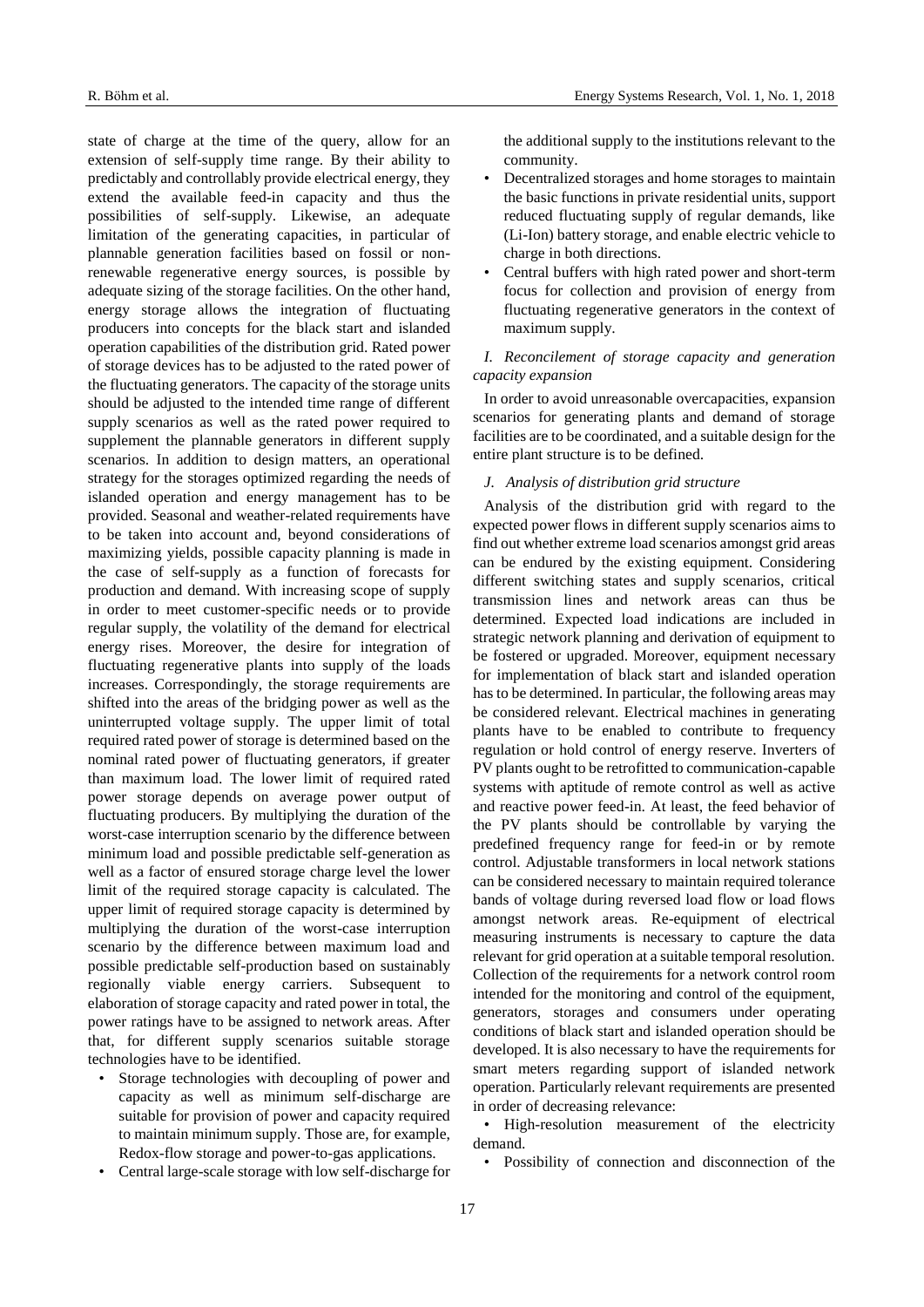units by electric company.

- Ability to limit consumption and feed-in power.
- Control of internal producers, consumers and storage facilities in accordance with the requirements of the distribution grid operation coordinated by the grid operator.
- Connection to Smart-Home systems and control of the internal energy management within the housing unit.
- Enabling autonomous supply of the unit and the provision of additional services for the distribution grid.

## *K. Feasibility study of different supply scenarios*

The feasibility study of different supply scenarios included: verification of the feasibility of different scenarios of black start and islanded operation using the generic network restoration strategy; analysis of whether a defined switching state can be applied to all the loads to be supplied by the generating plants through the plants distributed to the grid areas; checking the coupling conditions to other grid areas.

# *L. Assessment of cost*

The costs associated with the implementation of the technical concept are calculated for each supply scenario or the stage of expansion under consideration.

# *M. Development of profit mechanisms and revenue models*

The profit mechanisms and revenue models for the operation of the estimated production plants and storage capacities are to be developed for their entire life cycle. The revenues for new regenerative generation plants considering possible subsidies (EEG), or the appropriate average conditions from competitive tender competitions should be calculated. For micro CHPP units, the revenues are to be calculated for the expected operating time, including possible subsidies, contractually agreed minimum reductions in electrical energy and heat as well as acquisition, installation and operating costs. Preliminary forecasts for fuels are also included for the entire operating period. CHPP units and cogeneration plants supplying critical infrastructures have to be evaluated including (and negotiating) municipal budgets for the provision and allocation of alternative costs for the provision and operation of conventional emergency units, for example in hospitals and nursing homes. In addition, potential subsidies, contractually agreed minimum reductions in electrical energy and heat, acquisition, installation and operating costs have to be taken into account, as well as the establishment of price forecasts for fuels. Storage capacities should be calculated on the basis of expected revenues, initially from the provision and introduction of primary and secondary control, as well as later on the marketing of interim storage of electricity from regenerative generation plants.

#### *N. Determination of implementation order*

Comparison of cost and revenue figures in the form of a business model over the planned lifetime has to be conducted. Individual investments have to be prioritized with regard to their economic advantage. Profitability of the overall project or estimation of the resulting total loss is to be considered.

# VII. CONCLUSION

Obviously, implementing capability of self-supply, islanded operation and black start on distribution network level is a comprehensive task affecting all spheres of duty in network operation. In the study presented, it was attempted to compose all essential fields of action to facilitate a structured design planning of decentralized grid with graded capability of is- landed operation. Comprehensive planning and consistent implementation is required to utilize regenerative energy sources within the distribution network area at best and to increase the system's resistance to crises.

#### **REFERENCES**

- [1] C. J. Steinhart et al., Eds., "Local island power supply with distributed generation systems in case of largescale blackouts", *CIRED Workshop*, 2016.
- [2] M. Scherer and W. Sattinger, *Test zur Schwarzstartund Inselbetriebsfähigkeit*, Swissgrid AG, Frick, Switzerland, 2010.
- [3] F. Prillwitz and M. Krüger, "Netzwiederaufbau nach Großstörungen", Universität Rostock, Institut für Elektrische Energietechnik, Rostock, 2007.
- [4] R. H. Lasseter, Ed., MicroGrids. *IEEE Power Engineering Society Winter Meeting*. Conference Proceedings (Cat. No.02CH37309), 2002.
- [5] G. Legudi and M. Datta, Eds., "Transient stability of a hybrid micro-grid with multivariable droop and virtual synchronous generator", *IEEE Innovative Smart Grid Technologies - Asia (ISGT-Asia)*, 2016.
- [6] J. Queiroz, P. Leitão, and A. Dias, Eds., "Predictive data analysis driven multi-agent system approach for electrical micro grids management", *IEEE 25th International Symposium on Industrial Electronics (ISIE)*, 2016.
- [7] J. Yuan, J. Ma, L. Zhao, and H. Liu, Eds., "A realtime balancing market clearing model for gridconnected micro-grid including energy storage system", *International Symposium on Smart Electric Distribution Systems and Technologies (EDST)*, 2015.
- [8] M. A. Karim, J. Currie, and T. T. Lie, Eds., "A distributed machine learning approach for the secondary voltage control of an Islanded micro-grid", *IEEE Innovative Smart Grid Technologies - Asia*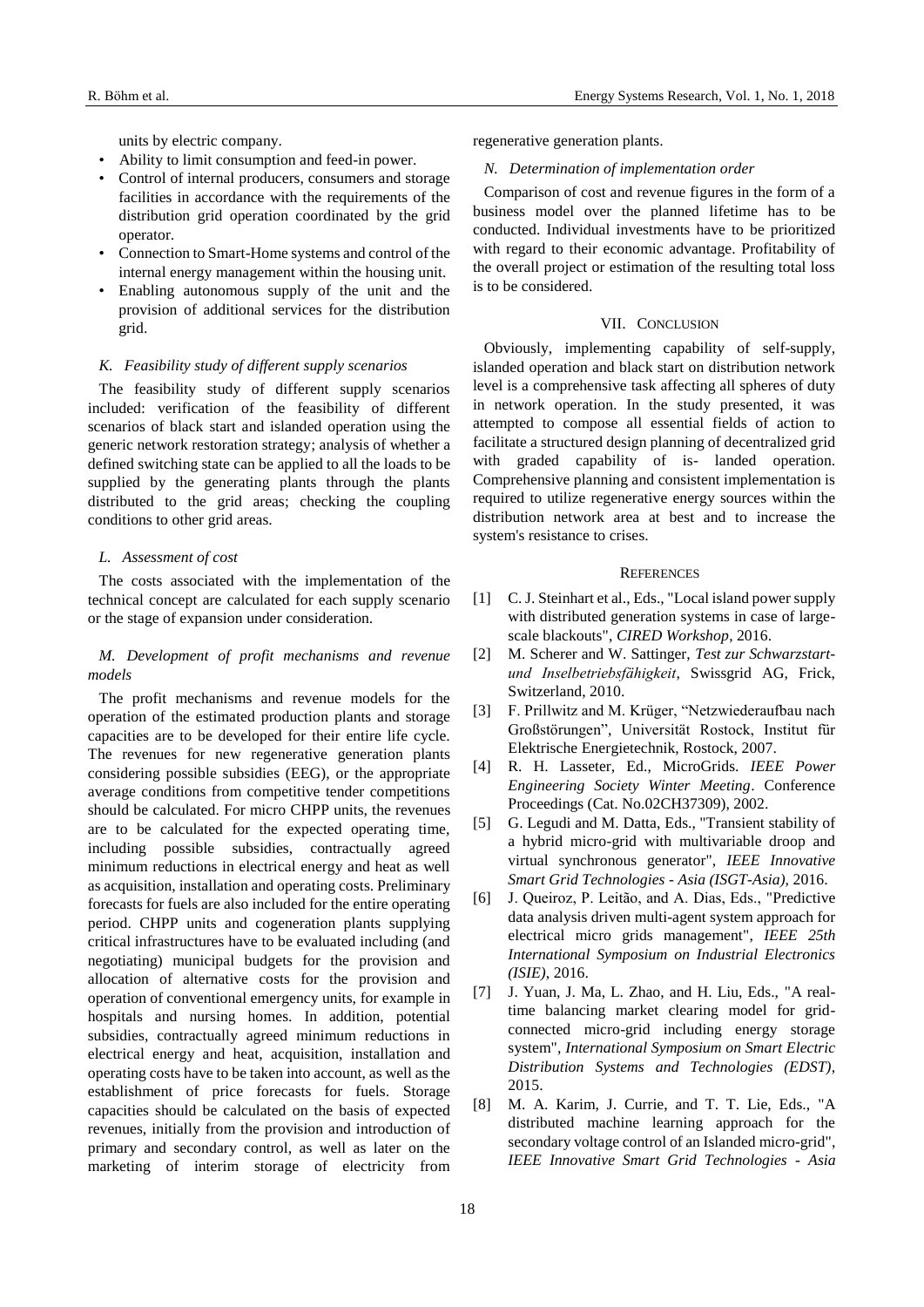*(ISGT-Asia)*, 2016.

- [9] L. Guo, C. Li, H. Zhou, Y. Lin, and W. Liu, Eds., "Optimization of capacity configuration in island mode micro-grid", *IEEE Advanced Information Technology, Electronic and Automation Control Conference (IAEAC)*, 2015.
- [10] R. Han, L. Meng, J. M. Guerrero, Q. Sun, and J. C. Vásquez, Eds., "Coupling/tradeoff analysis and novel containment control for reactive power, output voltage in islanded Micro-Grid", *IECON 2016 - 42nd Annual Conference of the IEEE Industrial Electronics Society*, 2016.
- [11] J. Stanojevic, A. Djordjevic, and M. Mitrovic, Eds., "Influence of battery energy storage system on generation adequacy and system stability in hybrid micro grids", *2016 4th International Symposium on Environmental Friendly Energies and Applications (EFEA)*, 2016.
- [12] K. Venkatraman et al., "Online condition monitoring and power management system for standalone microgrid using FPGAs", *IET Generation, Transmission & Distribution*, vol. 10, no. 15, pp. 3875–3884, 2016.
- [13] S. K. Tiwari, B. Singh, and P. K. Goel, Eds., "Design and control of micro-grid fed by renewable energy generating sources", *2016 IEEE 6th International Conference on Power Systems (ICPS)*, 2016.
- [14] S. Shokoohi, F. Sabori, and H. Bevrani, Eds., "Secondary voltage and frequency control in islanded microgrids: online ANN tuning approach", *2014 Smart Grid Conference (SGC)*, 2014.
- [15] V. N. Coelho, M. Weiss Cohen, I. M. Coelho, N. Liu, and F. G. Guimarães, "Multi-agent systems applied for energy systems integration: State-of-the-art applications and trends in microgrids," *Applied Energy*, vol. 187, pp. 820–832, 2017.
- [16] L. Raju, R. S. Milton, and A. A. Morais, Eds., "Advanced automation in energy management of micro-grid using multi agent system", *2015 IEEE International Conference on Computational Intelligence and Computing Research (ICCIC)*, 2015.
- [17] C. Wang, T. Zhang, and F. Ma, Eds., "A multi-agent based hierarchical control system for DERs management in islanded micro-grid", *2015 Chinese Automation Congress (CAC)*, 2015.
- [18] S. Lehnhoff, *Dezentrales vernetztes Energiemanagement,* Wiesbaden: Vieweg+Teubner, 2010.
- [19] A. Kantamneni, L. E. Brown, G. Parker, and W. W. Weaver, "Survey of multi-agent systems for microgrid control", *Engineering Applications of Artificial Intelligence*, vol. 45, pp. 192–203, 2015.
- [20] H. N. Aung, A. M. Khambadkone, D. Srinivasan, and T. Logenthiran, Eds., "Agent-based intelligent control for real-time operation of a microgrid", *Joint International Conference on Power Electronics,*

*Drives and Energy Systems & 2010 Power India*, 2010.

- [21] G. Mallesham, S. Mishra, and A. N. Jha, Eds., "Automatic generation control of microgrid using artificial intelligence techniques", *2012 IEEE Power and Energy Society General Meeting*, 2012.
- [22] S. Parashar, A. Swarnkar, N. Gupta, and K. R. Niazi, Eds., "An efficient AI-based approach for dynamic scheduling of grid connected microgrid", *4th International Conference on Advanced Computing and Communication Systems (ICACCS)*, 2017. DOI: 10.1109/ICACCS.2017.8014698
- [23] X. Lu, X. Yu, J. Lai, J. M. Guerrero, and H. Zhou, "Distributed Secondary Voltage and Frequency Control for Islanded Microgrids with Uncertain Communication Links", *IEEE Transactions on Industrial Informatics*, vol. 13, no. 2, pp. 448–460, 2017.
- [24] R. Böhm, C. Rehtanz, and J. Franke, "Inverter-based" hybrid compensation systems contributing to grid stabilization in medium voltage distribution networks with decentralized, renewable generation", *Electr Eng*, vol. 98, no. 4, pp. 355–362, 2016.
- [25] B. Yang et al., Eds., "Design of the reserve ancillary service market mechanism for the micro-grid with energy storage. 2015 5th International Conference on Electric Utility Deregulation and Restructuring and Power Technologies (DRPT), 2015.
- [26] J. A. d. O. La Serna, "Dynamic Phasor Estimates for Power System Oscillations," *IEEE Transactions on Instrumentation and Measurement*, vol. 56, no. 5, pp. 1648–1657, 2007.
- [27] J. Li-jun et al., Eds., "Research on detection and elimination methods of the micro grid harmonics based on the continuous wavelet transform", *2015 IEEE 10th Conference on Industrial Electronics and Applications (ICIEA)*, 2015.
- [28] W. Huihui and W. Ping, Eds., "Comparison of detection methods for power quality in micro-grid", *2015 6th International Conference on Power Electronics Systems and Applications (PESA)*, 2015.
- [29] Y. Tofis, Y. Yiasemi, E. Kyriakides, and K. Kansala, Eds., "Adaptive frequency control application for a real autonomous islanded grid", *2014 IEEE PES General Meeting | Conference & Exposition*, 2014.
- [30] T. Uehara, N. A. Samim, T. Senjyu, and M. Datta, Eds., "Real-time pricing based frequency control and smoothing of PV and WTG output power variations in islanded micro-grid", *2015 IEEE 2nd International Future Energy Electronics Conference (IFEEC)*, 2015.
- [31] R. Silva, A. Ferreira, Â. Ferreira, and P. Leitão, Eds., "Increasing self-sustainability in micro grids using load prioritization and forecasting mechanisms", *2015 IEEE 10th Conference on Industrial Electronics and Applications (ICIEA)*, 2015.